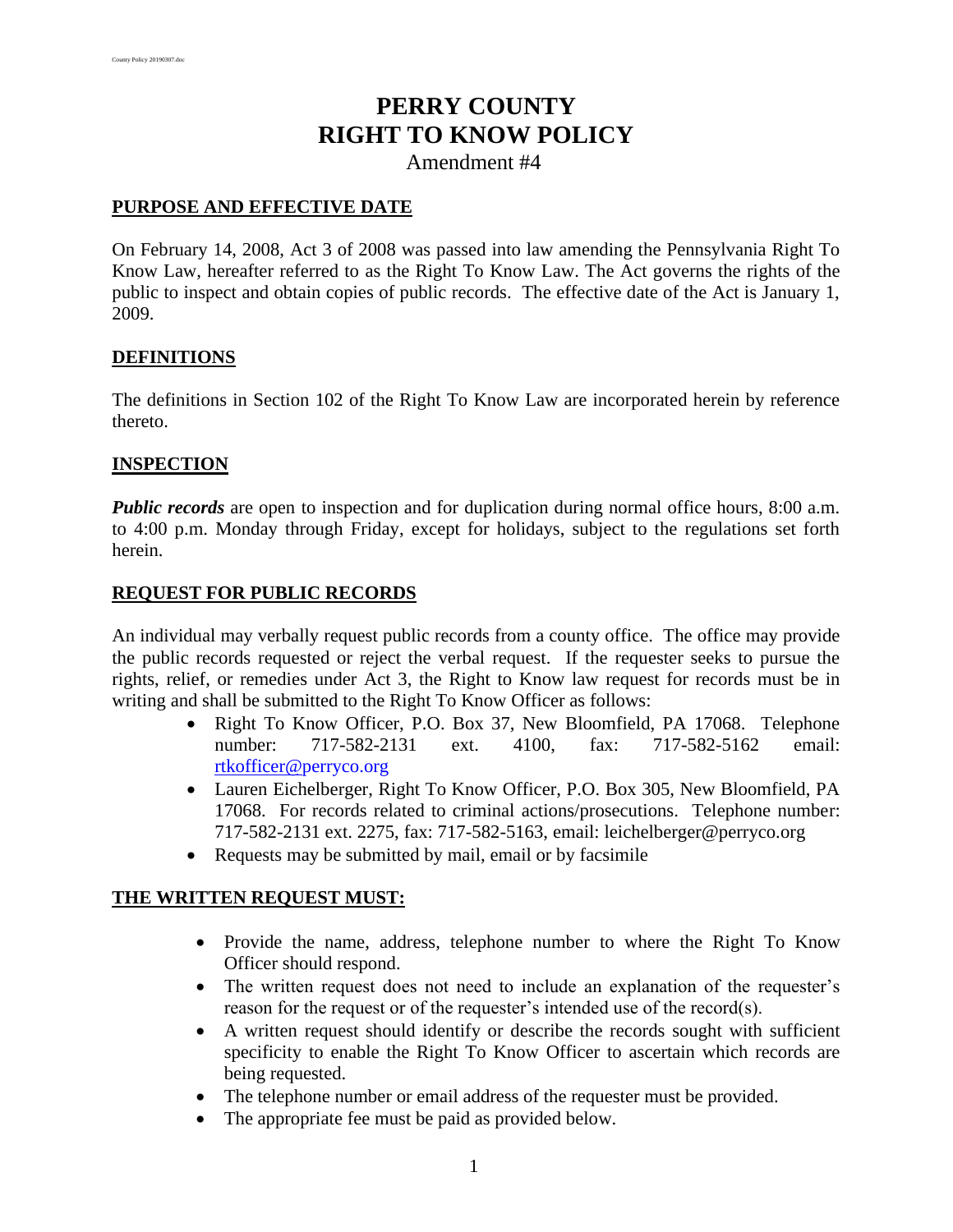# **REDACTION**

Documents will be redacted in accordance with Section 706 of the Right To Know Law.

#### **THE COUNTY'S RESPONSE AND TIME FOR RESPONSE**

Upon receipt of a written request for access to a record, the Right To Know Officer will make a good faith effort to determine if the record requested is a document which the public has a right to access pursuant to the Right To Know Law and if Perry County has possession, custody or control of the identified record. The Right To Know Officer will make an effort to respond as promptly as possible under the circumstances existing at the time of the request. All applicable fees shall be paid in order to receive access to the record requested. The Right To Know Officer will respond within five (5) business days from the date the written request was received by the Right To Know Officer. If the Right To Know Officer fails to send the response within five (5) business days of receipt of the request for access, the written request shall be deemed to have been denied.

#### **DETERMINATION**

Upon receipt of a written request for access, the Right To Know Officer will determine if one of the following applies:

- 1. The request for access requires redaction of a record in accordance with Section 706 of the Right To Know Law;
- 2. The request for access requires the retrieval of a record stored in a remote location;
- 3. A timely response to the request for access cannot be accomplished due to bona fide and specified staffing limitations;
- 4. A legal review is necessary to determine whether the record is a record subject to access under the Right To Know Law;
- 5. The requester has not complied with Perry County's policy regarding access to records;
- 6. The requester refuses to pay applicable fees authorized by this act; or
- 7. The extent or nature of the request precludes a response within the required time period.

#### **NOTICE**

- 1. Upon determination that one of the factors listed in the **DETERMINATION** section applies, the Right To Know Officer will send written notice to the requester within five business days of receipt of the request for access.
- 2. The notice shall include a statement notifying the requester that the request for access is being reviewed, the reason for the review, a reasonable date that a response is expected to be provided and an estimate of applicable fees owed when the record becomes available. If the date that a response is expected to be provided is in excess of 30 days, following the five business days allowed for in the Right To Know Law, the request for access shall be deemed denied unless the requester has agreed in writing to an extension to the date specified in the notice.
- 3. If the requester agrees to the extension, the request shall be deemed denied on the day following the date specified in the notice if the agency has not provided a response by that date.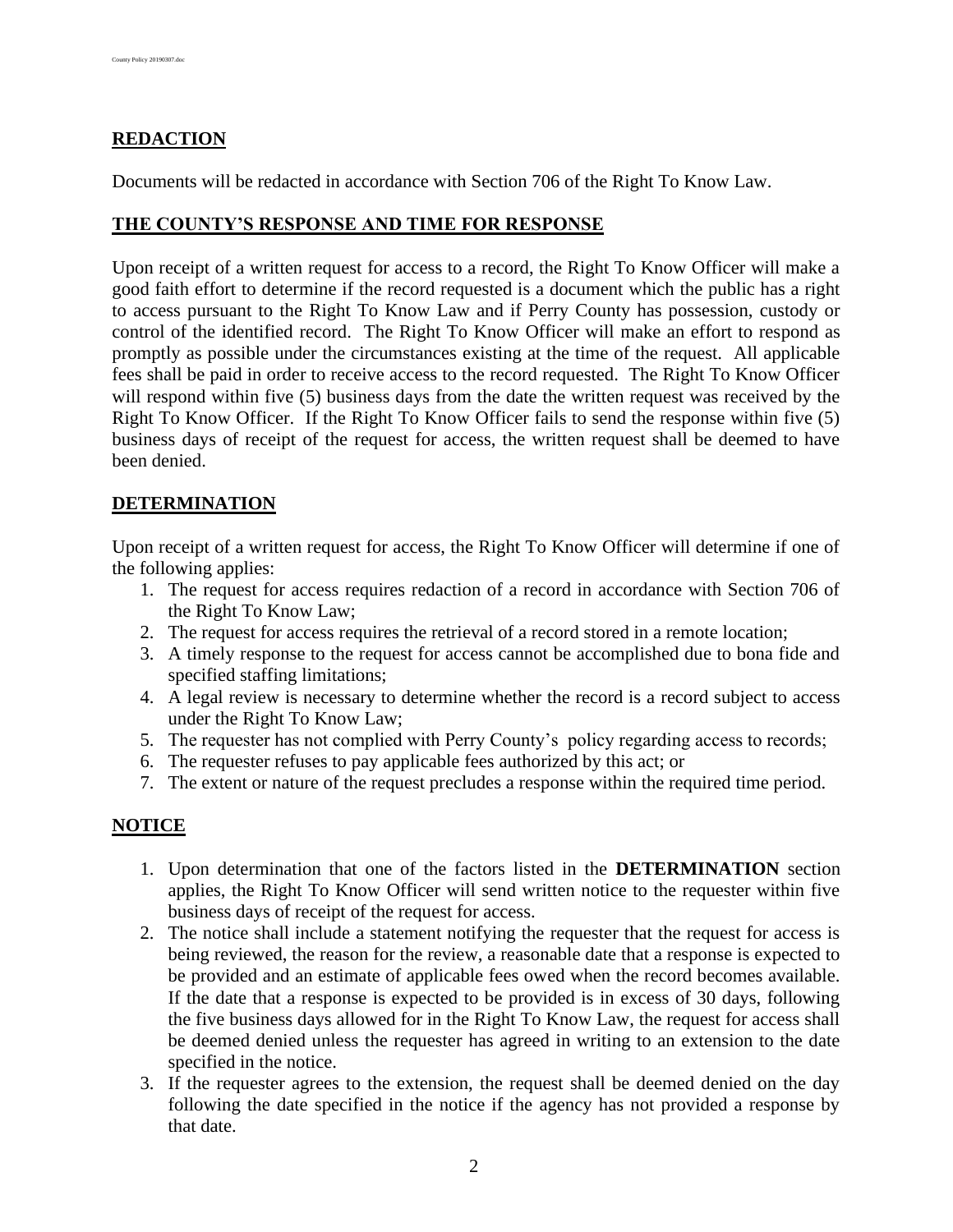# **DENIAL**

If the Right To Know Officer's response is a denial of a written request for access, whether in whole or in part, the denial will be issued in writing and will include:

- 1. A description of the record requested.
- 2. The specific reason(s) for the denial, including a citation of supporting legal authority.
- 3. The typed or printed name, title, business address, business telephone number and signature of the Right To Know Officer on whose authority the denial is issued.
- 4. The date of the response.
- 5. The procedure to appeal the denial of access under the Right To Know Law.

## **CERTIFIED COPIES**

1. If the Right To Know Officer's response grants a request for access, the Right To Know Officer will upon request, provide the requester with a certified copy of the record if the requester pays the applicable fees provided by law.

## **APPEAL OF DENIAL**

If a written request for access to a record is denied or deemed denied, the requester may file an appeal with the Pennsylvania Office of Open Records within fifteen (15) business days of the mailing date of the Right To Know Officer's response or within fifteen (15) days of a deemed denial. The appeal shall state the grounds upon which the requester asserts that the record is a record required to be made available under the Right To Know Law and shall address any grounds stated by the Right To Know Officer for delaying or denying the request. The appeal should be mailed to the Pennsylvania Office of Open Records at the following address:

Erik Arneson, Executive Director Pennsylvania Office of Open Records Commonwealth Keystone Building 333 Market Street, 16<sup>th</sup> Floor Harrisburg, PA 17120

#### **FEES**

Except as otherwise provided by law, the fee for photocopying shall be 25 cents per page (one sided). Except as otherwise provided by law, the fees for certified copies shall be \$1.00 per record. The cost of certification does not include notarization fees. The fees for postage and facsimile/microfiche or other media shall be the actual cost incurred.

Fees for complex and extensive data sets, including geographic information systems or integrated property assessment lists shall be as follows:

| Tax Maps:          |        |
|--------------------|--------|
| <b>Size</b>        | Price  |
| $8.5x11$ any map   | \$0.40 |
| 8.5x11 color ortho | \$1.00 |